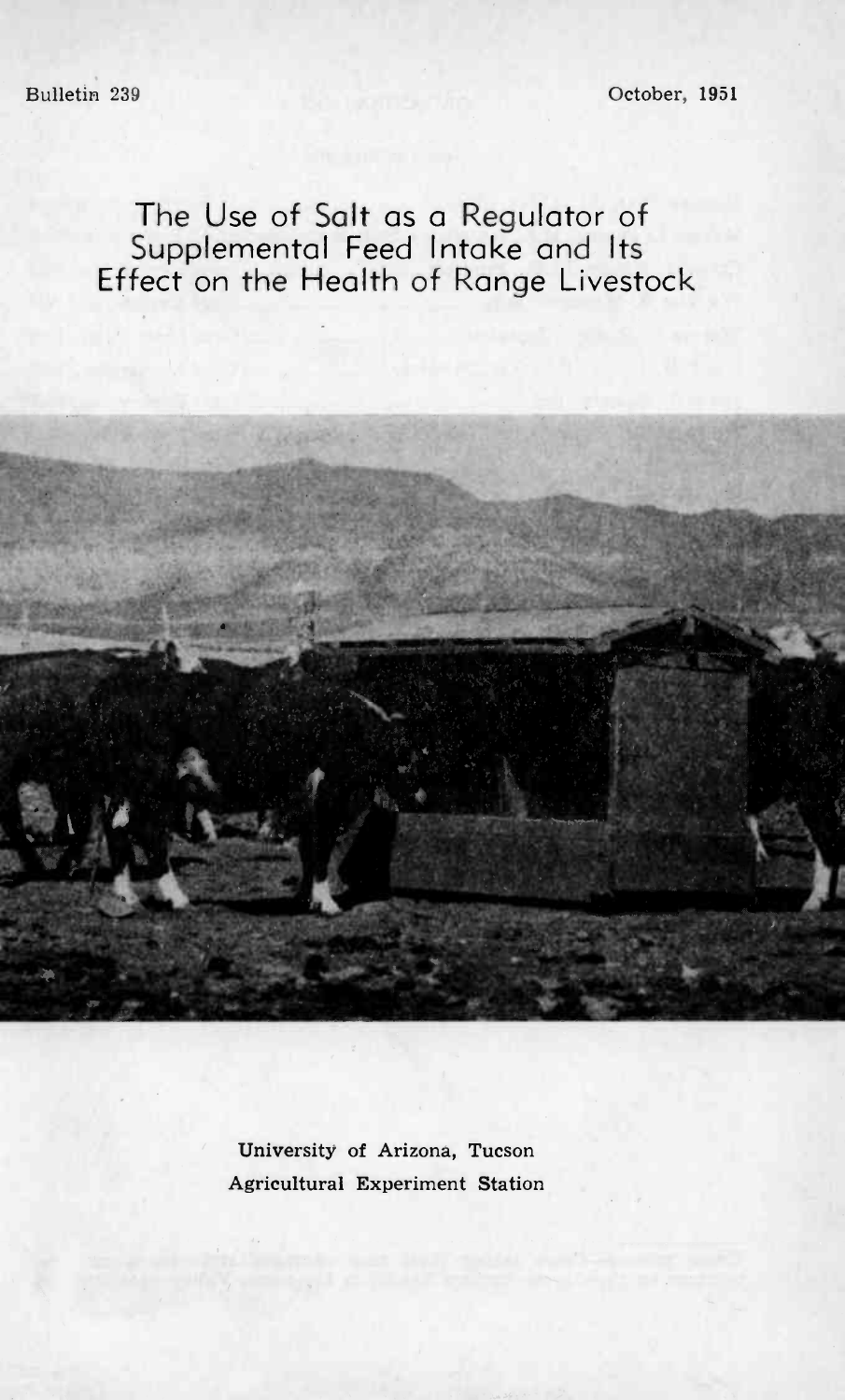### ORGANIZATION

# Board of Regents

| MARION L. BROOKS, M.A. (ex officio) State Superintendent of Public Instruction |
|--------------------------------------------------------------------------------|
|                                                                                |
|                                                                                |
|                                                                                |
| LYNN M. LANEY, B.S., J.D., SecretaryTerm Expires Jan., 1955                    |
|                                                                                |
|                                                                                |
|                                                                                |
|                                                                                |
|                                                                                |
|                                                                                |
|                                                                                |

# Experiment Station Staff

Cover picture -Cows taking their turn cafeteria style for a salt -feed mixture on the Coyote Springs Ranch, in Lonesome Valley near Prescott.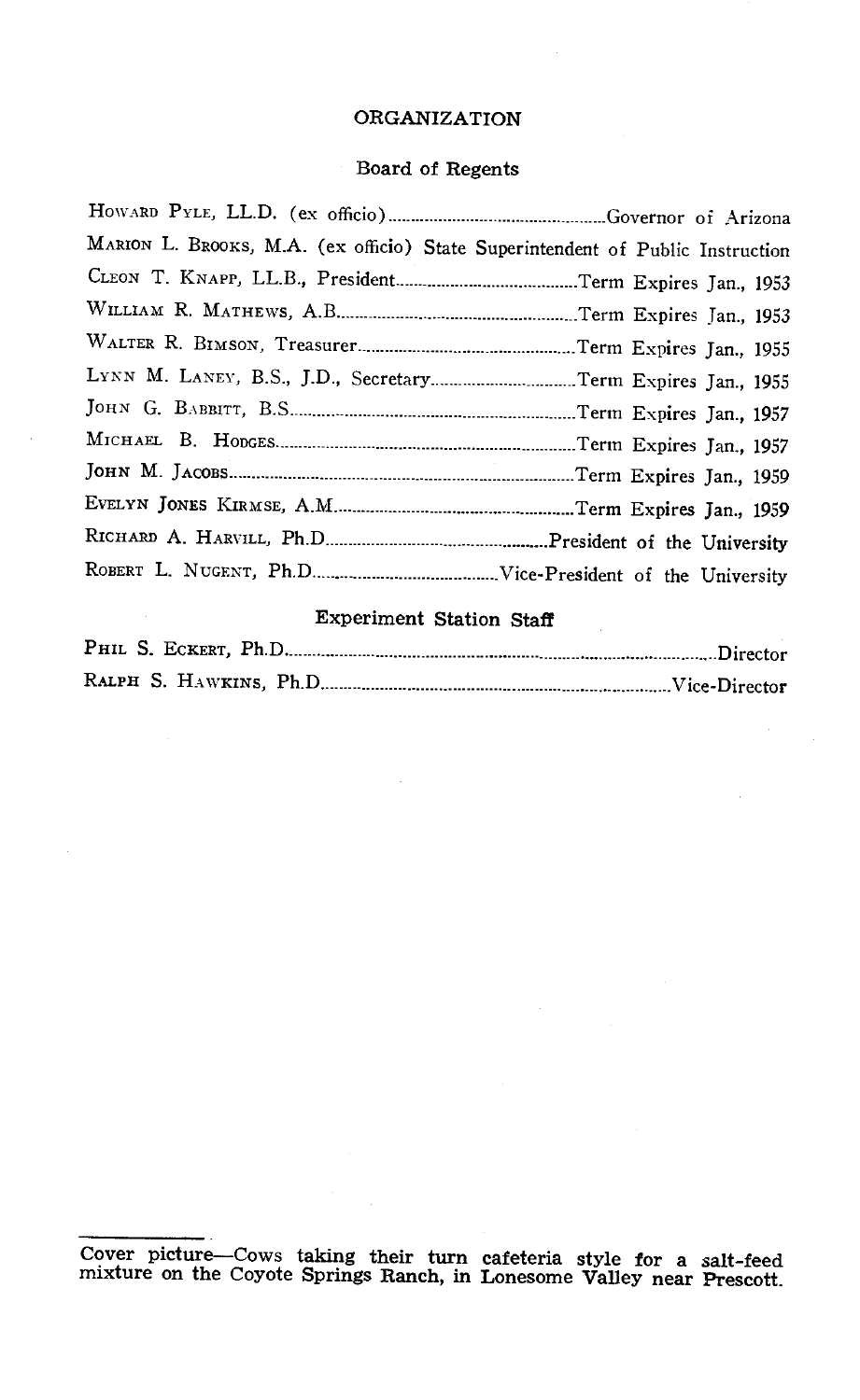### TABLE OF CONTENTS

|                                                              | <b>PAGE</b> |
|--------------------------------------------------------------|-------------|
|                                                              |             |
|                                                              |             |
|                                                              |             |
|                                                              |             |
|                                                              |             |
|                                                              |             |
|                                                              |             |
|                                                              |             |
|                                                              |             |
| <b>Illustrations</b>                                         |             |
| PLATE I-AN OPEN TROUGH USED FOR FEEDING RANGE SUPPLEMENTS 12 |             |
| PLATE II-A COVERED TYPE OF SELF-FREDER USED FOR FEEDING      |             |
|                                                              |             |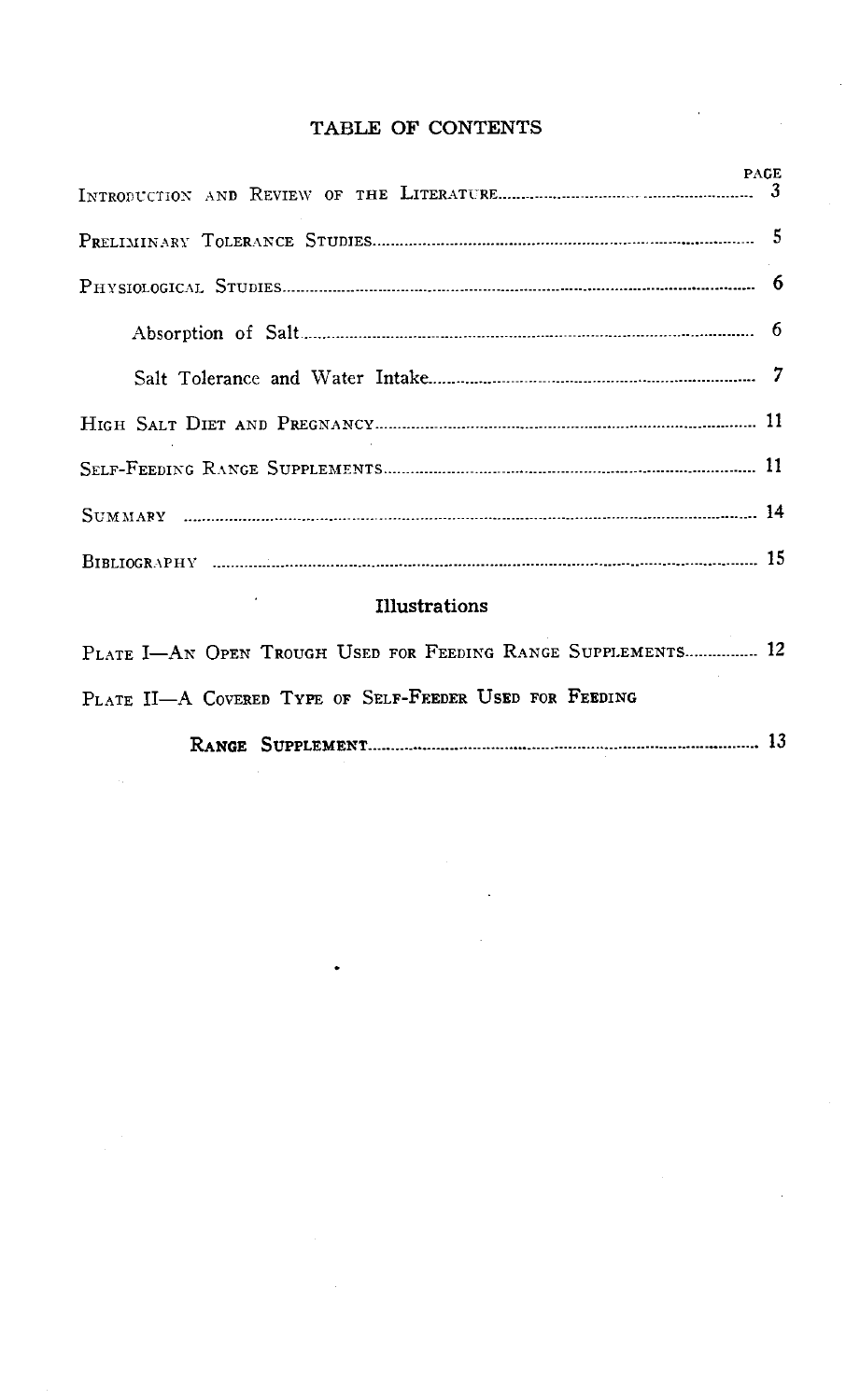### THE USE OF SALT AS A REGULATOR OF SUPPLEMENTAL FEED INTAKE AND ITS EFFECT ON THE HEALTH OF RANGE LIVESTOCK

B. P. Cardon,<sup>1</sup> E. B. Stanley,<sup>2</sup> W. J. Pistor,<sup>3</sup> J. C. Nesbitt<sup>4</sup> INTRODUCTION AND REVIEW OF THE LITERATURE

Salt is being mixed with cottonseed meal and other feed concentrates by Arizona ranchers and self-fed to range cattle. It is used in this ingenious manner for the sole purpose of limiting the consumption of the feed with which it is fed to a desired level. In much of the range area it has been impractical to provide feed regularly each day to needy stock.<br>The salt feed mixture is made readily accessible to stock when<br>the range forage declines below adequate levels. This practice does subject the animals to an abnormally large intake of salt.<br>The purpose of the experiments herein reported was to determine the influence of this salt on animal health.<br>Salt is one of the essential minerals needed by all animals

and is usually lacking in the diet of range stock. Morrison  $(14)$  and Meyer et al.  $(13)$  have shown that most of the grasses contain less than 1 per cent salt. Consequently, most salt research has been concerned with salt deficiencies in the diet.<br>Babcock, in 1905, (2) noted that cows on a salt free diet

exhibited an abnormal appetite for salt after two or three weeks but that a year could elapse before any ill effects would be noticed. He also found that salt deficiency symptoms were most likely to occur at calving time o

Most research with diet salt has been done with farm animals. since this early work and optimum amounts have been determined covering all types of climate, production and work. Differences in weather, feeding habits, types of feed, and forms of feeding have caused these optimum amoun

ance of farm animals under varying conditions of growth, re-<br>production, and maintenance when compelled to use water of<br>high saline content. Milk cows receiving water containing 1.5 to 2.0 per cent sodium chloride were not adversely affected during a twenty-one month test period. A slight increase in the blood chlorine was recorded. The control cows ran 300 mg. per cent blood chlorine; those on 1.5 per cent salt water, 315 mg. per cent; and the cows drinking water with a salt level

<sup>4</sup> Graduate Fellow, 1949 -50.

Associate Animal Pathologist and Associate Animal Husbandman. College of Agriculture, University of Arizona, Tucson.

<sup>2</sup> Animal Husbandman. College of Agriculture, University of Arizona, Tucson.

<sup>3</sup> Animal Pathologist. College of Agriculture, University of Arizona, Tuc- son.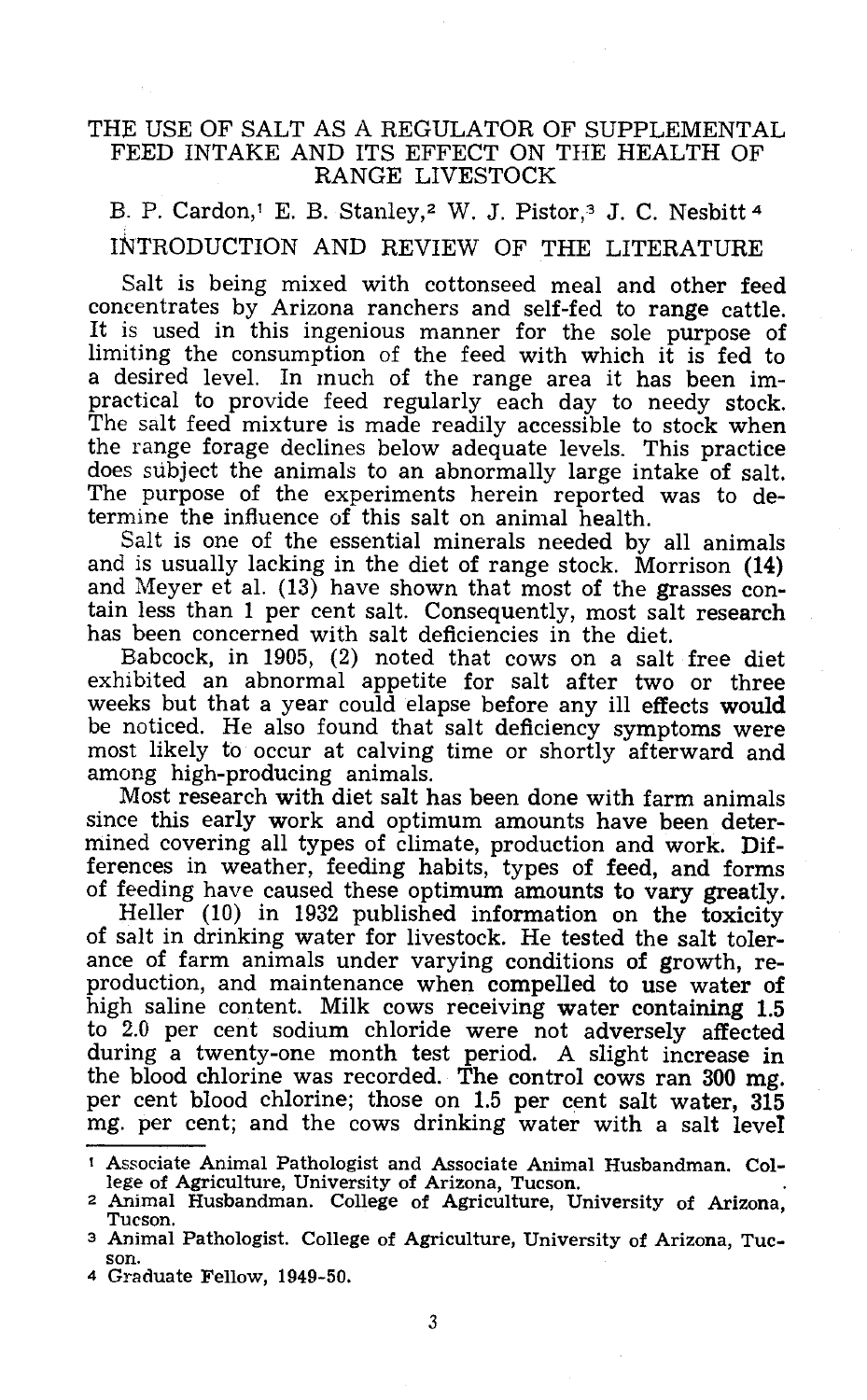of 2 per cent tested 345 mg. per cent. Heller found that sheep functioned normally on water containing 2.5 per cent calcium<br>chloride.<br>Adolph (1) reported that rats would live only a short time

Adolph (1) reported that rats would live only a short time on sea water. It did prolong their life a few days longer than those on a water -free diet. Apparently some of the sea water was used. The sea water contained 3.04 per cent salt and the urine tested 3.51 per cent salt. He found rats could not live on a salt liquid of three-fourths sea water strength, but did survive on it when diluted one-half o

In a series of experiments with rats Gamble (78) studied<br>the water requirement for removal in urine of a number of<br>salts and urea. He established the water requirements for in-<br>dividual salts and urea and then fed them in

up to 1/2 pound of salt per head daily without toxic symptoms<br>being noted. Bolin (3), working with young pigs and lambs,<br>found that up to 1.5 grams of sodium chloride per pound of<br>body weight did not kill but that 2.0 gram

Krakawer and Heino (11) have reported that birds and chicks<br>on a salt level diet below 1.35 grams per pound body weight did<br>not reveal any morphological changes in body condition and<br>required no more than normal water inta

The use of salt in its new role as a self-regulator of feed intake for range livestock was first reported by Texas sheep-<br>men some time during the early 1930's. Depleted, weed infested ranges led to this seemingly unorthodox practice as a means<br>of providing necessary additional feed to the undernourished<br>range-fed sheep.<br>A cattle rancher near Prescott (6) heeding the assurance

of his cowboy, who reported salt-meal mixtures had been fed<br>by a few Texas cattlemen, decided to give the method a trial.<br>With some misgiving he prepared a 50-50 mixture of salt and<br>cottonseed meal and to his surprise the of salt was subsequently reduced to  $25$  per cent to effect an increase in the daily consumption of meal. Used in this way salt can control the desired daily intake, be provided in constant supply and at a minimum of labor.<br>Research studies were initiated by a few stations in the

Southwest (12, 16, 17, 21) to secure reliable information concerning the use and subsequent effects of salt -feed mixtures for range cattle.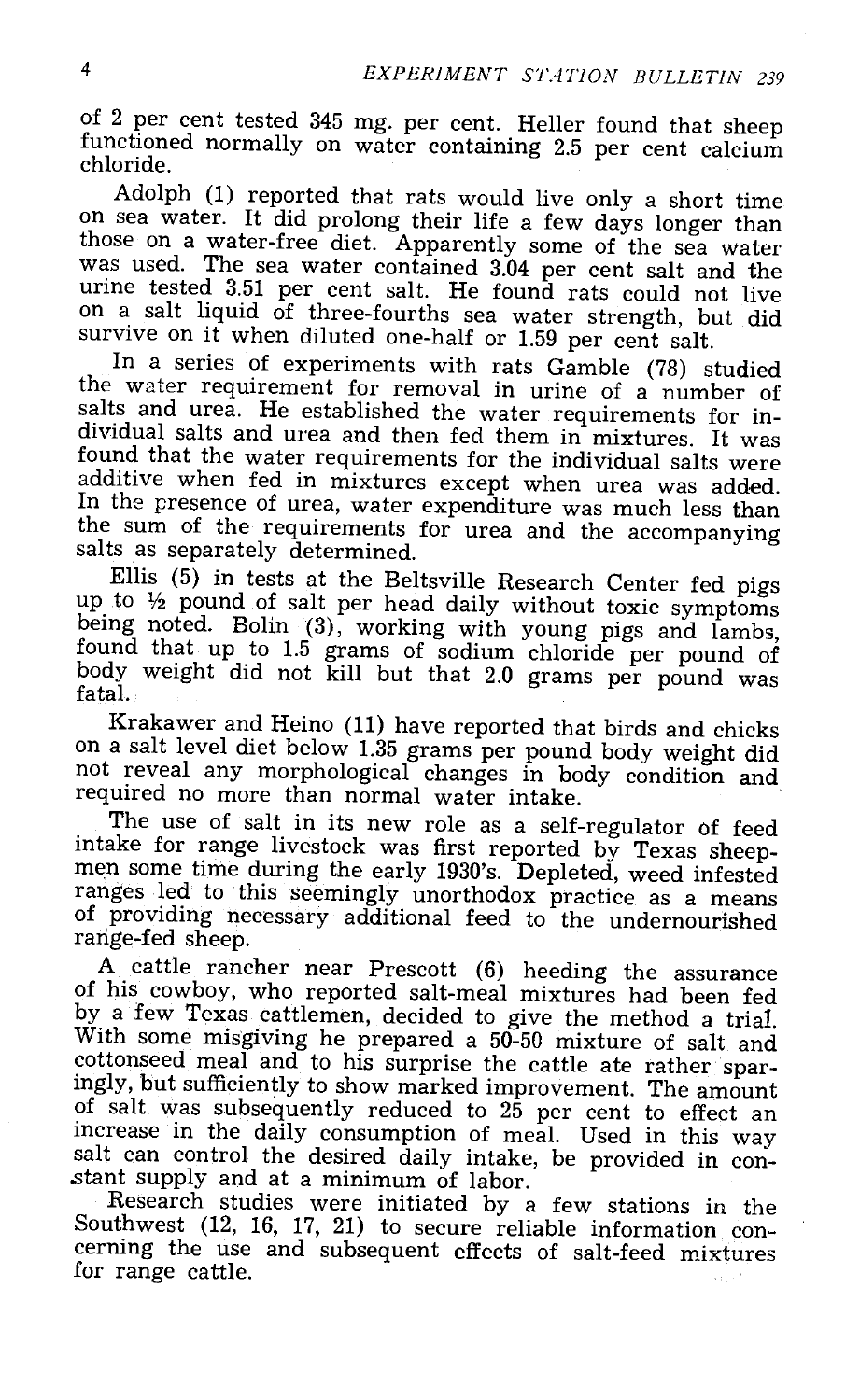This method of feeding range livestock has been adopted in Australia and New Zealand. In the 1946 Grazier's Annual of Australia the following was published:

The use of salt fodders for drought feeding is fairly recent in application. They have been widely used in Northwestern New South Wales, and as far as can be judged have been successful. Those who favor the use of salt fod make mustering unnecessary and thus greatly reduce labor.<br>The large amount of salt ingested apparently has no ill effects<br>on the sheep, but from the scientific aspect the method has little to recommend it.<br>"The following is an example of a salt fodder: linseed meal"

 $-40$  per cent, crushed grain  $-40$  per cent, and salt -20 per cent."

### PRELIMINARY TOLERANCE STUDIES

Little was known concerning the amount of salt a cow would consume (free choice when mixed with supplemental feed) or the amount which would produce toxic symptoms previous to this study. A number of preliminary experiments were made to secure general information on this problem.

In one test a 1,100 pound cow was fed 12 pounds of good<br>quality ground alfalfa hay daily. A weighed amount of salt<br>was added to this ration each day.<br>The cow consumed 1.8 pounds of salt mixed with the hay.<br>Above this level

This high salt ration was fed for approximately three months without noticeable effect on the cow.

Salt was given as a drench in another test. A 1,000 pound cow was administered 2 pounds of salt without apparent harmful effects.<br>Another animal was given 2 pounds of salt per day, 1 pound

morning and night as a drench, for three weeks. The only noticeable effect was a loose bowel condition which developed during the first few days; otherwise, the animal appeared normal throughout the feeding period. The amount of the salt- cottonseed meal mixtures consumed

by range cattle was noted. Arizona ranchers had reported range cattle consuming as much as 3 pounds per day of 30:70 salt-cottonseed mixture.<br>In a co-operative test conducted by this station with the

In a co-operative test conducted by this station with the<br>Rain Valley Ranch, Elgin, Arizona, forty-two heifer calves<br>averaging 385 pounds per head were fed a 30:70 salt-cottonseed<br>meal mixture as a range supplement. The ex started March 11, 1947, and terminated on July 20, a period of 101 days. The calves consumed 0.71 pound of the mixture during this period and gained 1.26 pounds per head daily. Consumption records have been kept during the past two

years of various salt -feed mixtures by range cows of the Papago Tribal Herd near Sells, Arizona. A summary of the data ob-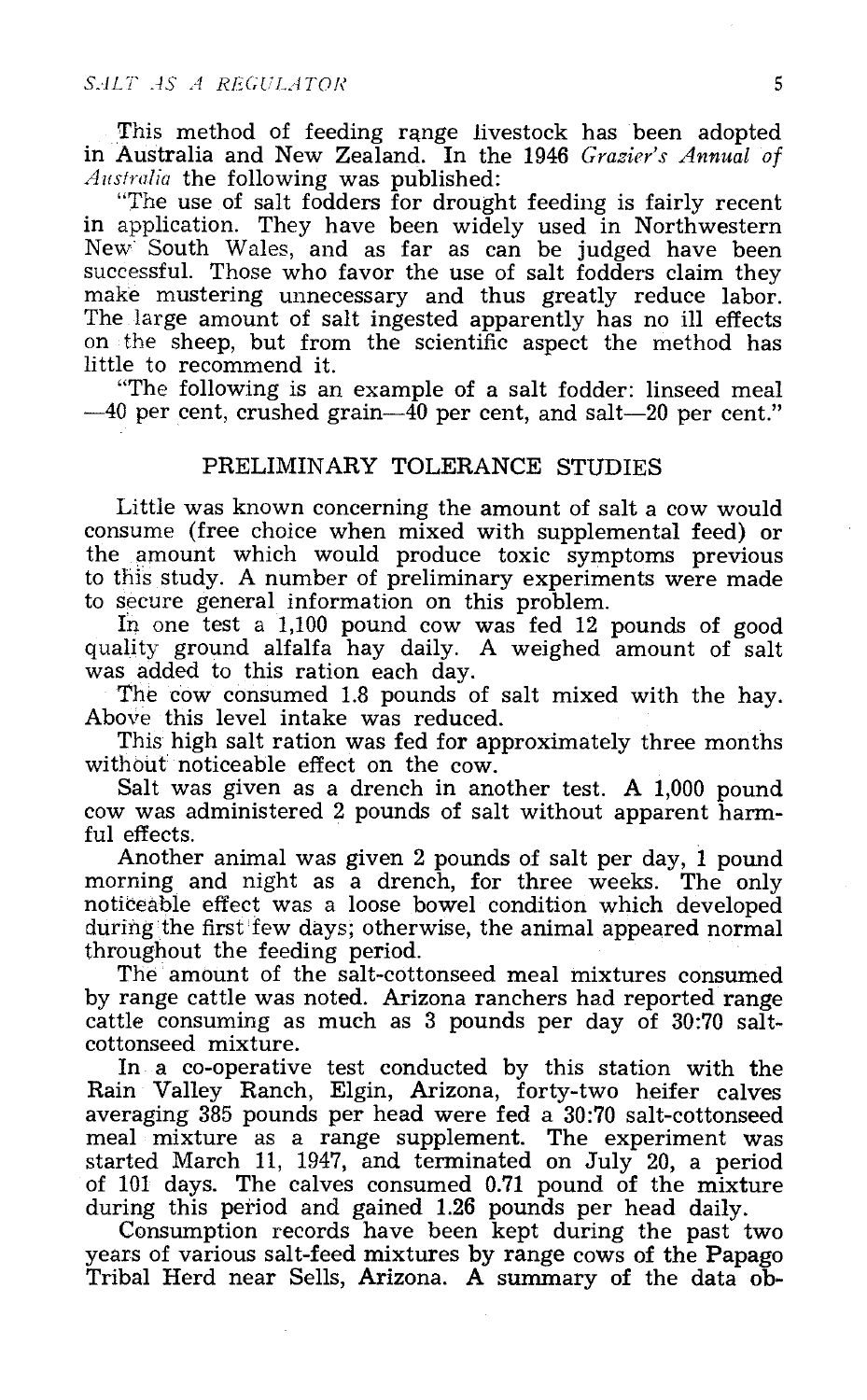|  | TABLE 1.-THE AVERAGE DAILY CONSUMPTION OF SEVERAL   |                     |  |  |  |  |
|--|-----------------------------------------------------|---------------------|--|--|--|--|
|  | RANGE HIGH-SALT SUPPLEMENTAL FEED BY ANIMALS OF THE |                     |  |  |  |  |
|  |                                                     | PAPAGO TRIBAL HERD. |  |  |  |  |

| Herd No. | Supplement No. |      | Average daily consumption animal (lb.)               |      |
|----------|----------------|------|------------------------------------------------------|------|
|          |                |      | $(Jan. 1 - April 30)$ $(May 1 - 31)$ $(June 1 - 30)$ |      |
|          |                | 0.50 | 1.27                                                 | 1.70 |
|          |                | 0.83 | 1.05                                                 | 1.70 |
|          |                | 1.18 | 2.30                                                 | 2.00 |
|          |                | 0.61 | 1.16                                                 | 1.06 |
|          |                | 0.87 | 1.29                                                 | 1.50 |
|          |                | 0.52 | 0.44                                                 | 0.90 |

Note: Supplement No.<br>1. 30 per cer

1. 30 per cent salt, 70 per cent cottonseed meal.<br>2. Commercial supplement containing 25 per cent salt mixed 2. Commercial supplement containing 25 per cent salt meal, molasses, bone meal, calcium carbonate, and trace mineral salt.<br>3. Same as No. 2 except 33.3 per cent salt.

- 3. Same as No. 2 except 33.3 per cent salt.
- 4. Same as No. 3 except cubed.
- 5. Same as No. 3 except some urea added.

tained during the first half of 1950 was made available to this station by Mr. Albert Lent of the Arizona Flour Mills, Tucson, Arizona, and is reported in Table 1. The cattle to which these supplements were fed were maintained for the entire period on a typical desert -type range of low carrying capacity. Each supplement listed was fed exclusively to one group of cows.

Results of the foregoing studies, together with many favor-<br>able reports by stockmen of this practice, were convincing evidence that cattle were tolerant of abnormally large amounts of salt taken voluntarily in feed mixture and without apparent harmful effect.

### PHYSIOLOGICAL STUDIES

#### ABSORPTION OF SALT

The use of a high concentration of salt in range supplemental feeds is to limit the consumption of the mixture. This is the only major function of the salt when used in this manner. As this large amount of salt must be eliminated after being eaten, its rate of absorption and excretion is important.

The purpose of the experiments reported here was to determine the site and rate of absorption of salt in the fourstomached animal. It has been recognized for many years that absorption of food, minerals, and water in man and animals takes place from the small and large intestines. It has also been shown that there is very little or no absorption from the simple stomach. Digestion and absorption in the ruminant is more complicated than in the simple- stomached animals. In the rumen, soluble sugars and other carbohydrates are rapidly converted to short -chained, fatty acids by the microbial population. English workers (4, 9, 15) have recently shown that these fatty acids are readily absorbed through the walls of the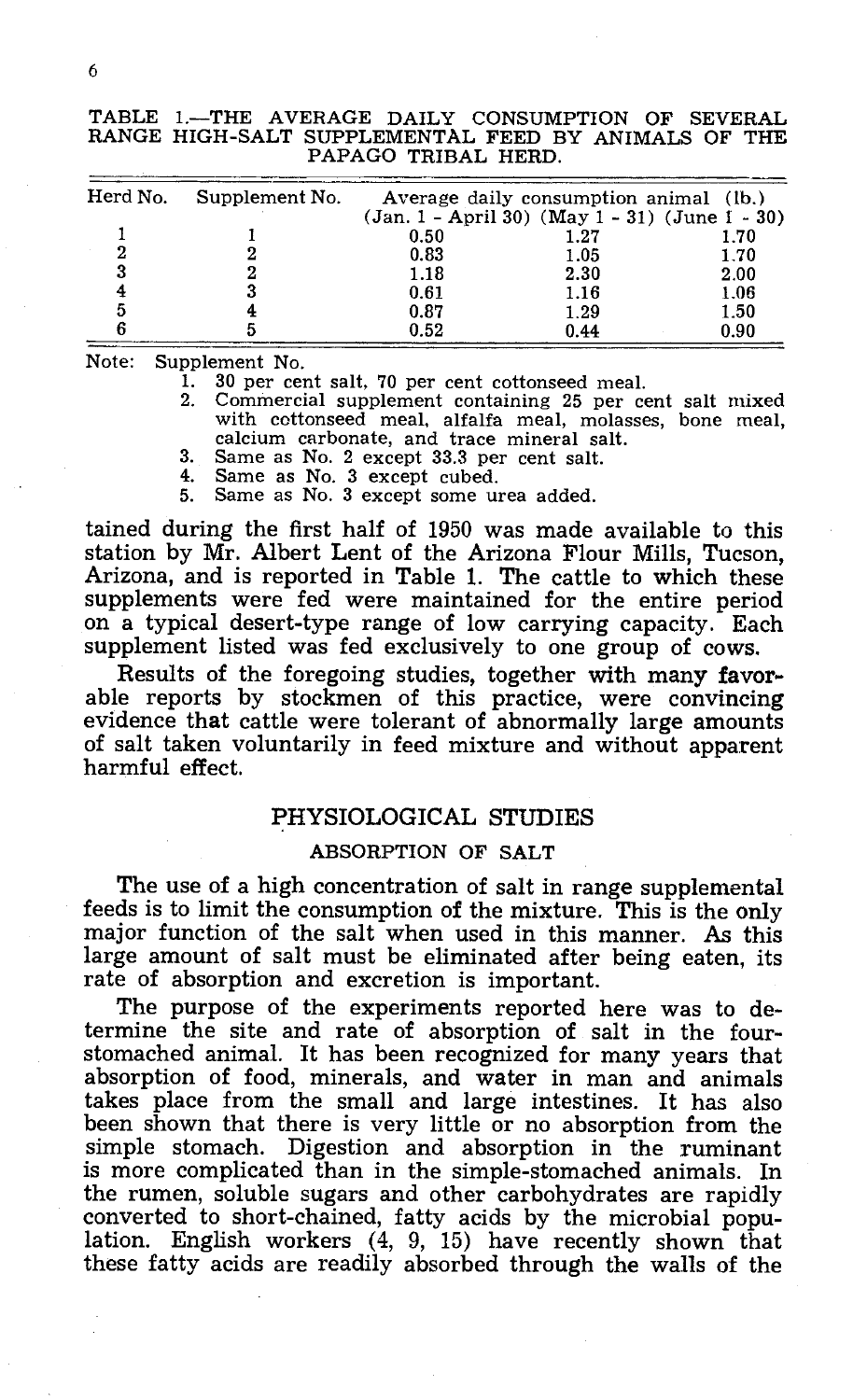rumen. This is the first indication that there is absorption of food in these structures. To determine whether salt was also absorbed through the rumen, was the design of the following experiment.

A 60 -pound Angora goat in good physical condition was an- esthetized and opened up sufficiently to expose the rumen and upper part of the small intestine. The esophagus was ligated just above the cardiac valve and the duodenum was tied off close to the pyloric opening of the stomach. After all matter close to the pyloric opening of the stomach. After all matter<br>in the rumen was removed, 40 grams of sodium chloride in 3 liters of distilled water were introduced. The rumen was closed up and seemed to be showing no ill effects from either the operation or the salt solution. Ten hours later the animal was killed, and the contents of the stomach were carefully measured and tests for salt were made on the blood, urine, and the rumen fluid.

Results of this experiment showed that 55 per cent of the salt added to the rumen was absorbed through the walls of the rumen into the blood stream. This indicates that an appreciable amount of the salt may be absorbed before it reaches the small intestine.

In order to determine the rate of absorption and the time for complete elimination of a large amount of salt, experiments for complete elimination of a large amount of salt, experiments were conducted as follows: (1) food and water were eliminated from the animal's diet for twenty -four hours; (2) a measured amount of salt and water was then injected directly into the rumen; (3) salt determinations were made at regular intervals<br>on the blood, urine, and rumen fluids of the animals used.<br>The results of many experiments made as described above<br>clearly show that all the salt which is eaten

that the rate is quite rapid, 2 pounds of salt being absorbed in a mature cow in approximately twelve hours. This rapid absorption causes an increase in the concentration of salt in the blood. The blood in turn passes the salt on to the kidney where it is collected in the urine and eliminated.

#### SALT TOLERANCE AND WATER INTAKE

Reports in the literature and from stockmen adequately show that under certain conditions the consumption of large amounts of salt may be fatal to livestock. Reported deaths are invariably shown to occur under conditions where there is a<br>high concentration of salt in the drinking water or there is<br>actually a shortage of drinking water.<br>It was stated in the preceding section that ingested salt is<br>alm

is needed to form urine. Presumably then, if water is lacking, urine cannot be produced, the amount of salt builds up in the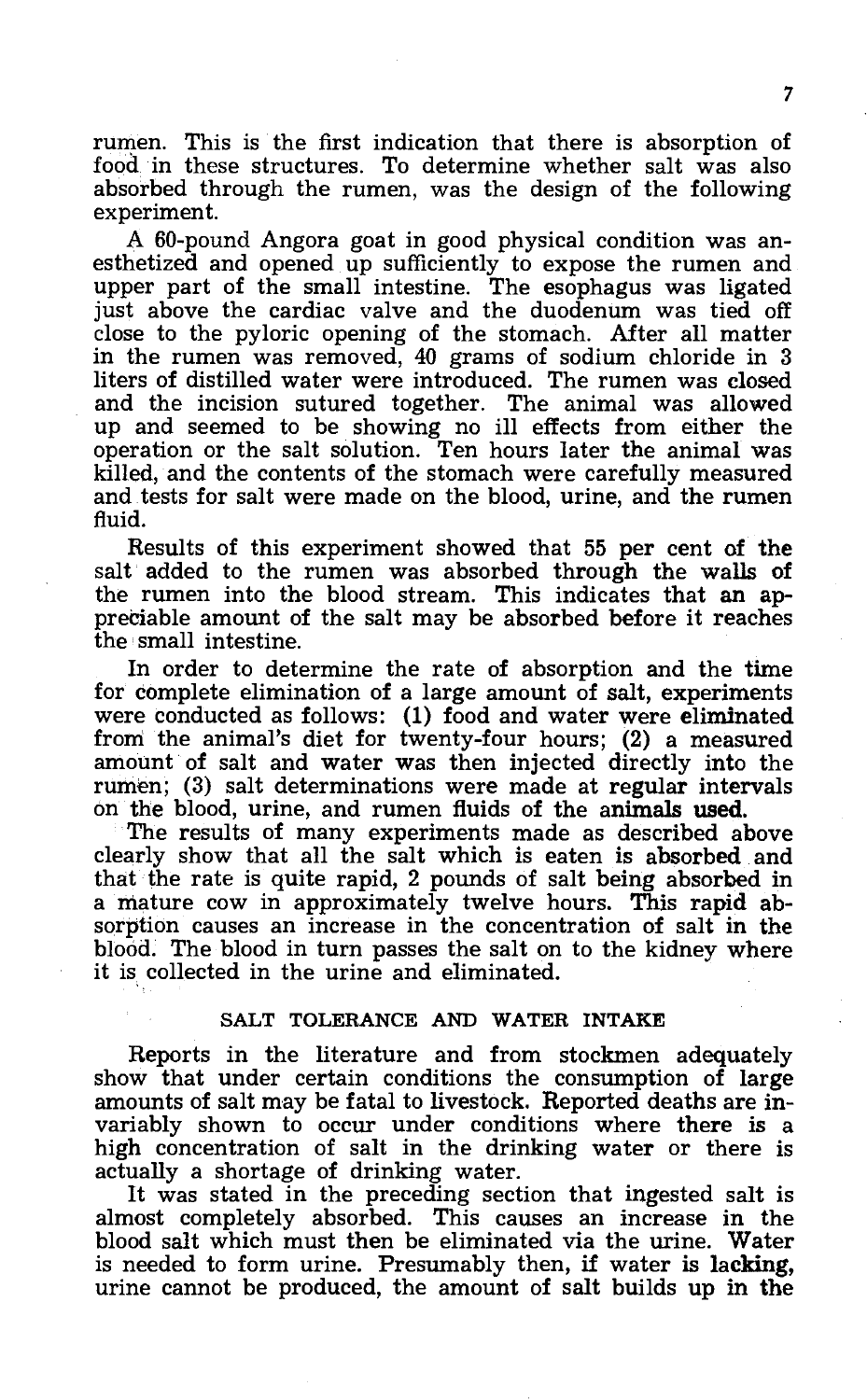| TABLE 2.-THE PHYSICAL CONDITION, TREATMENT, AND MIL-  |  |
|-------------------------------------------------------|--|
| LIGRAM PER CENT SALT IN THE BLOOD AND URINE OF A 950- |  |
| POUND COW INGESTING 2 POUNDS OF SALT ON A RESTRICED   |  |
| WATER INTAKE                                          |  |
|                                                       |  |

| Time<br>Treatment                   | Condition                                                      | Mgm. Per Cent NaCL |       |
|-------------------------------------|----------------------------------------------------------------|--------------------|-------|
| (hrs.)                              |                                                                | Blood              | Urine |
| 0<br>2 lb. salt in<br>3 gal water   |                                                                | 451                | 925   |
| 2                                   | Normal                                                         | 520                | 1454  |
|                                     | Normal                                                         | 554                | 1819  |
|                                     | Gait unsteady, trembling in<br>hind quarters                   | 642                | 2025  |
| 12<br>Rumen washed free<br>of salt. | Difficulty in standing, very<br>nervous, trembling excessively | 637                | 1928  |
| 24                                  | Normal except for<br>muscular stiffness                        | 546                | 1606  |

blood until it becomes toxic and possibly fatal. The following experiments were designed to test the influence of water intake upon salt tolerance.

To insure uniform rumen conditions, all animals used in these experiments were kept from food and water twenty-four hours before the test began. A known amount of water in the salt was administered, and the changes in chloride concentration in the blood and urine before, during, and after treatment<br>were determined. In Tables 2 and 3 are recorded the results of experiments

made to determine the effect of drenching a 950-pound cow with 2 pounds of salt. In the first test (Table 2) the amount of water given to the animal was restricted; while in the second part, (Table 3) the animal was allowed an unlimited supply.<br>The same animal was used for both experiments, though one month was allowed to elapse between the experiments to assure the animal's being in normal physical condition.<br>The animal showed every symptom of salt poisoning when

the water was limited, and undoubtedly would have died had not the salt been washed from the rumen. No similar symptoms were observed where the animal was given an ample supply of water.

The maximum concentration of sodium chloride in the blood was reached after approximately eight hours in each test, and

| TABLE 3.-THE PHYSICAL CONDITION, TREATMENT, AND     |
|-----------------------------------------------------|
| MILLIGRAM PER CENT SALT IN THE BLOOD AND URINE OF A |
| 950-POUND COW INGESTING 2 POUNDS OF SALT ON AN      |
| ADEQUATE WATER SUPPLY                               |

| Time   | Treatment                     | Condition | Mgm. Per Cent NaCL |       |
|--------|-------------------------------|-----------|--------------------|-------|
| (hrs.) |                               |           | <b>Blood</b>       | Urine |
| 0      | 2 lb. salt in<br>9 gal. water | Normal    | 371                | 1226  |
|        | 2 gal. water                  | Normal    | 568                | 1350  |
|        | gal. water                    | Normal    | 572                | 1758  |
|        |                               | Normal    | 595                | 1960  |
| 12     |                               | Normal    | 586                | 1789  |
| $24 -$ |                               | Normal    | 508                | 2291  |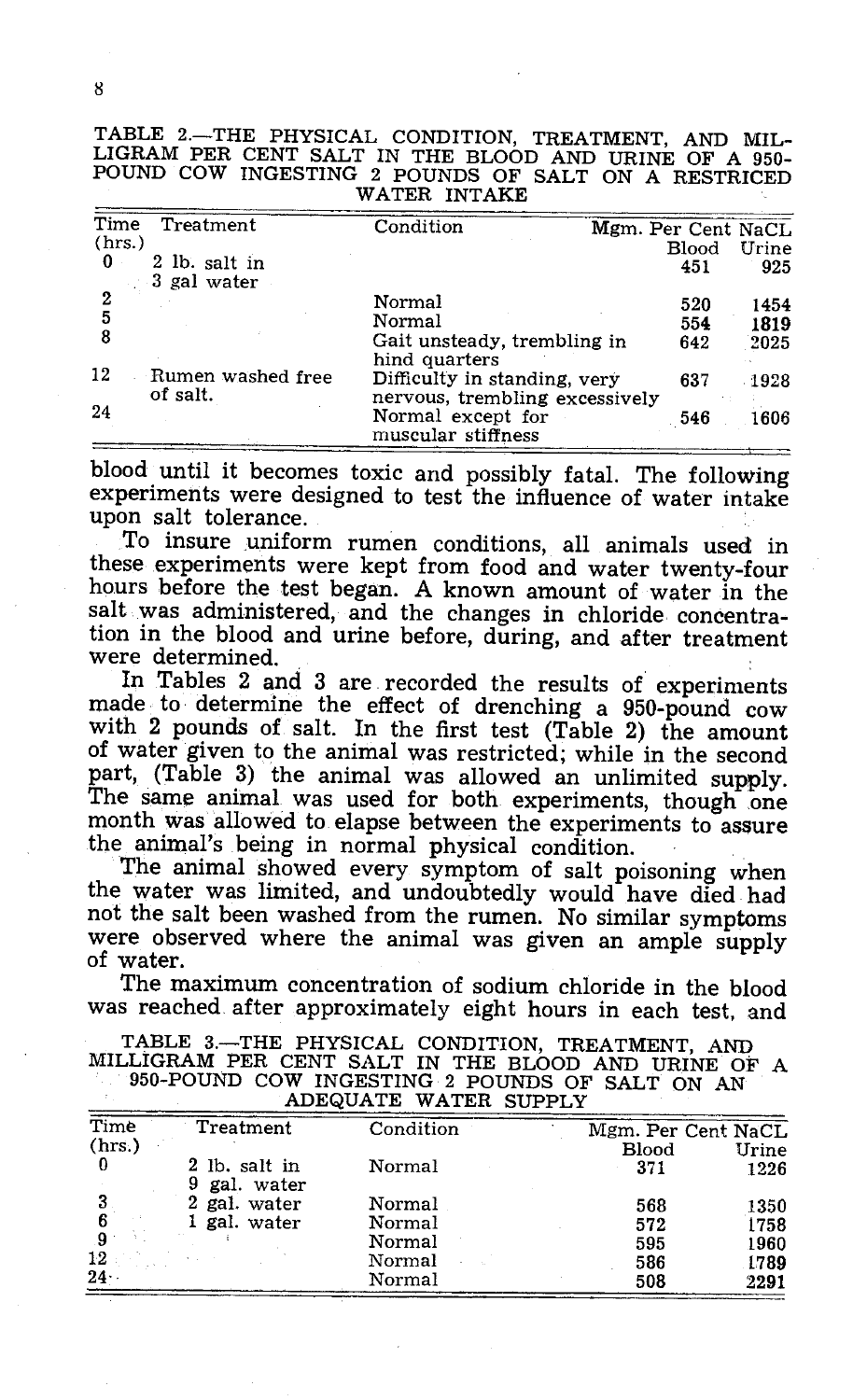remained at this high level for several hours. The apparent reason for this is that the rate of excretion equaled the rate of absorption.

The third experiment consisted in subjecting various animals

to a large dose of salt with and without free access to water.<br>The results of these tests are reported in Table 4.<br>Salt toxicity must always be considered in conjunction with<br>water intake. A dose of salt which is fatal whe pare test animals 1 and 2, and test animals 4, 5,  $\overline{6}$ ,  $\overline{7}$ , and 8.<br>These results stress the importance of an adequate supply of water to animals on a high salt diet.<br>Schmidt-Nielsen *et. al.* (18, 19, 20) showed

and eliminate a urine as high as 5.26 per cent salts. According to the results obtained here, the ruminant kidney apparently cannot eliminate salt in the urine at a higher concentration than 2.3 per cent. The kidneys maintain the proper osmotic pressure by eliminating water or by eliminating the excess salts. If sufficient water is not available for the kidney to eliminate the salt the animal will draw water from its tissues. On a restricted water intake, the amount of water the animal can draw from the tissues to eliminate the salt is not sufficient to balance the rate of absorption of salt into the blood stream. As a high concentration of salt builds up in the blood and tissues under these conditions, fatal results may be expected. The elimination of the salt must be equal to the rate of absorption. As the salt concentration of the blood in animals that died from salt poisoning rose 35 to 60 per cent above normal, an inadequate amount of water was av salt. If the urine contains 2.3 per cent salt, approximately  $5$  gallons will be required to eliminate 1 pound.

Considering our experience with the animals which died. in these experiments, the symptoms of salt poisoning in the ruminants followed a fairly constant pattern. The first noticeable signs were those of anxiety and hypersensitivity to touch;<br>as the effects of poisoning continue, there was a loss of co-<br>ordination beginning with the hind quarters and progressing<br>slowly forward on the animal. Eventu sense of equilibrium and would fall if standing. No blindness was observed as reported by Bolin (3). Rumen contractions increased in rate and intensity. Gas formed in the rumen. The animal tried to eliminate it without success.

Vomiting sometimes occurred just before death, but due struggling. The autopsies performed revealed similar findings:<br>the rumen and intestines were distended and full of gas, the<br>oesophagus was dilated, the gall bladder was distended and full of a brown granular fluid, the musoca of the stomach was only slightly congested, the duodenum was edematous but not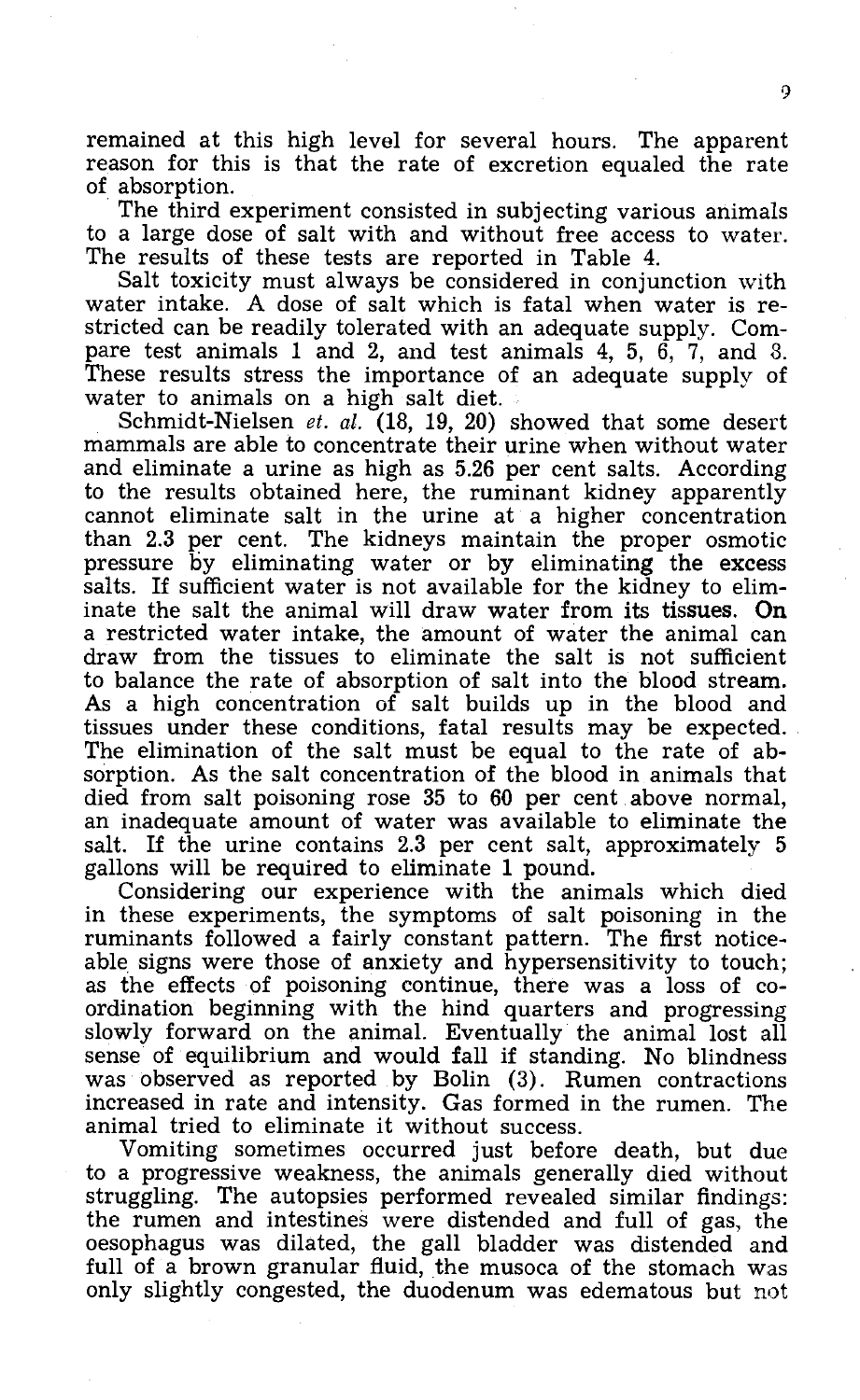|          |           |                                |                             |                                      | AND SALT TOLERANCE    |                                                                        |                                                |
|----------|-----------|--------------------------------|-----------------------------|--------------------------------------|-----------------------|------------------------------------------------------------------------|------------------------------------------------|
| Animal   | Weight    | Treatment                      | Mgm. % NaCl, Blood<br>Start | Max.                                 | Max. % NaCl,<br>Urine | Mgm. % NaCl<br>in Rumen at<br>time of death                            | Final disposition                              |
| Cow      | 950 lb.   | 2 lb. NaCl<br>3 gal. water     | 451                         | 642                                  | 2.02                  | $\ddot{}}$                                                             | Animal recovered after<br>salt wash from rumen |
| Cow      | 950 lb.   | 12 gal water<br>2 lb. NaCl     | 371                         | 595                                  | 2.29                  | $\begin{array}{c} \n\vdots \\ \vdots \\ \vdots \\ \vdots\n\end{array}$ | Animal normal                                  |
| Yearling | $350$ lb. | 1 lb. NaCl                     | 497                         | 671                                  | 0.02                  | 1.147                                                                  | Died 36 hrs. after NaCl adm.                   |
| Calf     |           | 1200 ml. water                 |                             |                                      |                       |                                                                        |                                                |
| Goat     | 70 lb.    | 100 gm. NaCl<br>1200 ml. water | 540                         | 768                                  | 1.70                  | 1.3                                                                    | Died 17 hrs. after NaCl adm.                   |
| Goat     | 70 lb.    | 70 gm. NaCl<br>1200 ml. water  | j                           | $\ddot{}}$                           | İ                     | $\vdots$                                                               | Animal normal                                  |
| Goat     | 70 lb.    | 100 gm. NaCl<br>1200 ml. water | İ                           | İ                                    | $\vdots$              | ļ                                                                      | Animal normal                                  |
|          |           | Free access to<br>water        |                             |                                      |                       |                                                                        |                                                |
| Goat     | 70 lb.    | 150 gm. NaCl<br>1200 ml. water | ļ                           | $\ddot{\ddot{\phantom{}}\phantom{}}$ | $\vdots$              | $\vdots$                                                               | Animal normal                                  |
|          |           | Free access to<br>water        |                             |                                      |                       |                                                                        |                                                |
| Goat     | 70 lb.    | 150 gm. NaCl<br>1200 ml. water | 513                         | 877                                  | 2.24                  | 988.                                                                   | Animal died 8 hrs. after<br>NaCl adm.          |
|          |           |                                |                             |                                      |                       |                                                                        |                                                |

TABLE 4.-SUMMARY OF CHANGES IN SALT CONCENTRATION

 $\overline{10}$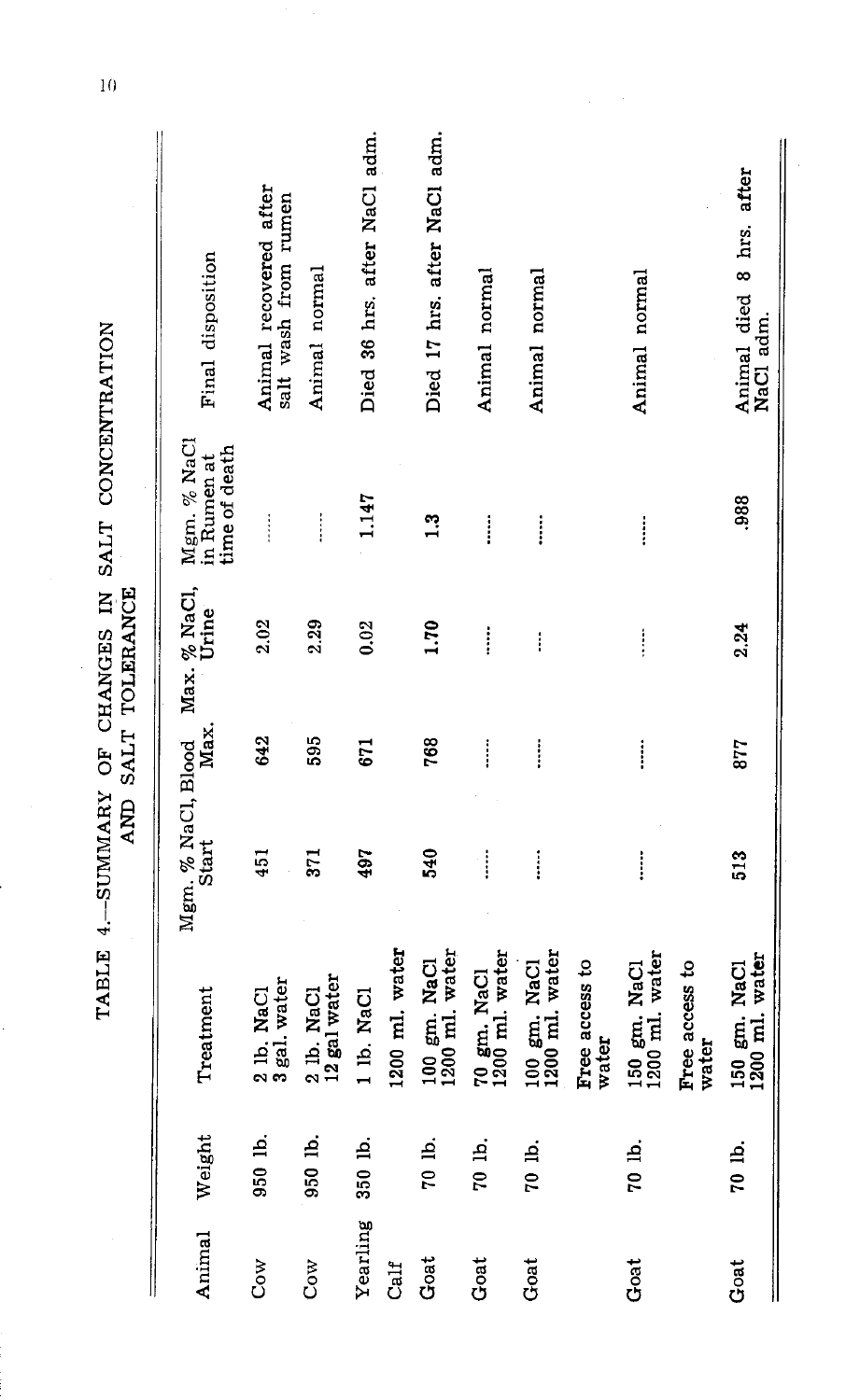inflamed, and the kidney, other than appearing slightly ecomotic, appeared normal.

### HIGH SALT DIET AND PREGNANCY

Stockmen and scientific personnel alike were skeptical con- cerning the subsequent effects upon animal health, of ingesting relatively large amounts of salt over an extended period of

calves would be born in poor condition.<br>The following test was planned to investigate this problem:<br>Five mature Hereford cows were placed in individual pens<br>November 3, 1949, to May 12, 1950, and each fed the same ration<br>t months of the salt feeding, four of the cows gave birth to normal calves; one cow was not pregnant.<br>The salt content of the blood, milk, urine, and feces was determined at periodic intervals during the experiment. Blood

samples were also taken from the calves and analyzed for salt. The result of these works was to show that even though

these animals consumed a pound of salt each day for seven months there was no abnormal build up of salt in the body fluids and tissues.

The salt content of the milk from these cows was the same as that from animals on a normal diet. In no way were the calves of these cows affected by the high salt diet.

Salt determination made on the urine showed that the salt eaten was readily eliminated this way.

The five cows were rebred by the time the experiment was. terminated on May 12, 1950, and all were returned to the farm herd in healthy condition.

The cows all maintained a normal appetite throughout the experiment and showed no aversion to the abnormally high quantity of salt in their feed.

The results of this experiment are reliable evidence that a high salt diet during pregnancy has no harmful effect upon the cows or their calves. The large amount of salt ingested daily did not alter the over -all level of sodium chloride found in the blood, milk, or feces. Throughout the period of salt feeding the animals exhibited a normal appearance, and the high salt content of the ration did not noticeably inhibit their appetite.

## SELF -FEEDING RANGE SUPPLEMENTS

The advent of self-feeding salt-feed concentrate mixtures to grazing cattle marks an eventful development in livestock and other native vegetation in this area is the sole feed resource of a very material segment of our beef cattle and sheep population. Despite its invaluable use for this purpose, reliance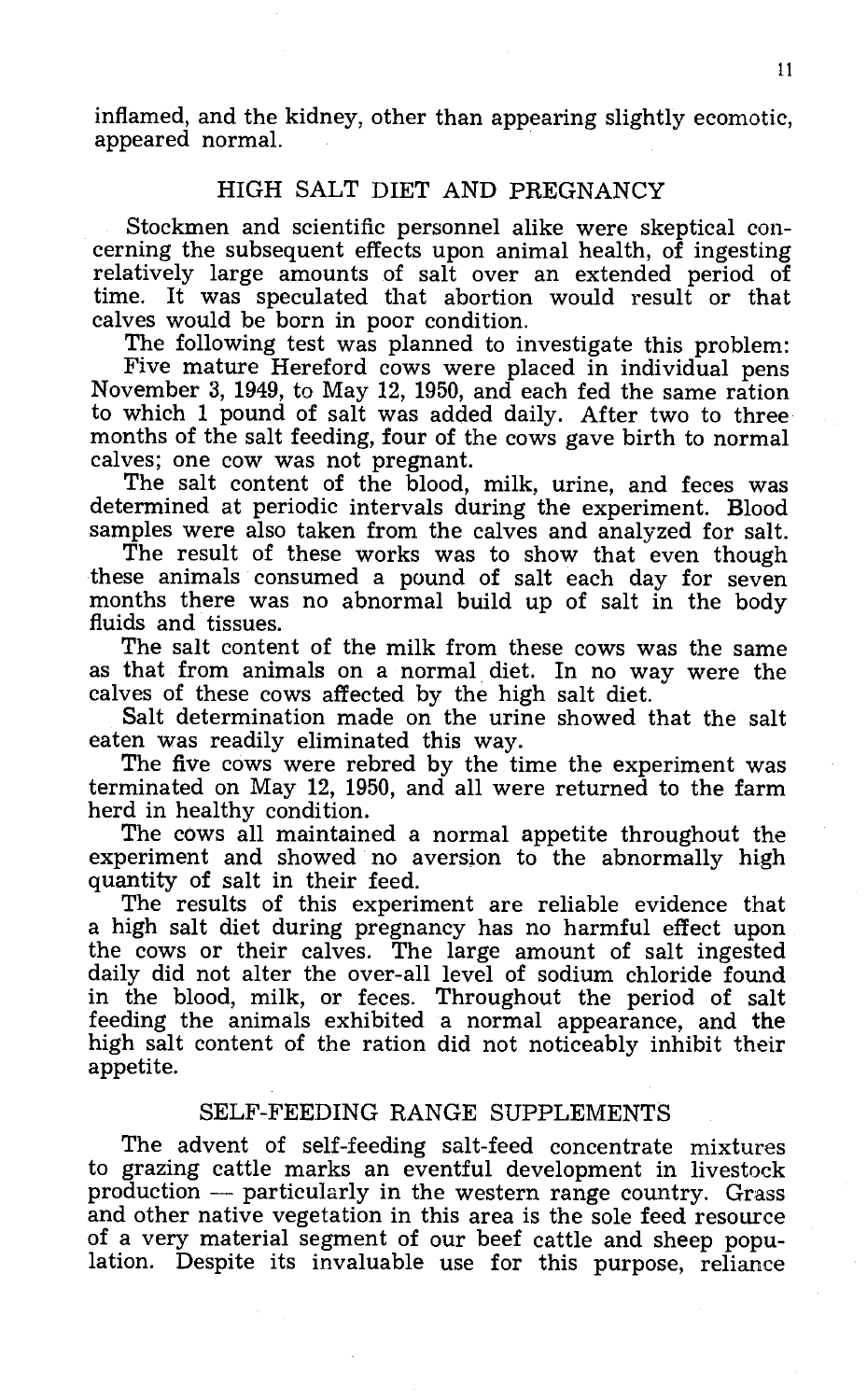

Plate I.—An open trough used for feeding range supplements.

upon herbage vegetation constitutes a major problem of the cattle ranching industry. The greatest difficulty to cope with in this regard is the unpredictable nature and irregularity of the feed supply. A constantly changing nutrient content adds to the complexity of this prevailing condition.

Adoption of the self-feeding method to range and pasture<br>practices has served to provide a supplemental feed in the<br>necessary amount and quality to adequately satisfy the normal<br>animal requirements.

Most salt -feed mixtures used on southwestern ranges contain approximately 30 per cent salt. By reducing or elevating the salt content the daily consumption of the mixture can be varied. The salt content of the range forage and drinking water have an important influence. On ranges where there is appreciable salt in these materials experience has shown that the amount in the supplement must be reduced to get the desired consumption.<br>Cottonseed meal or cake has served an important role as

a range supplement feed. It was the logical choice to use with salt. In addition to needed protein it provides both phosphorus

and readily available energy-producing nutrients.<br>Factors other than protein and phosphorus may be lacking<br>under poor range conditions. Some of these may be vitamin<br>A, trace minerals, and the necessary nutrients for proper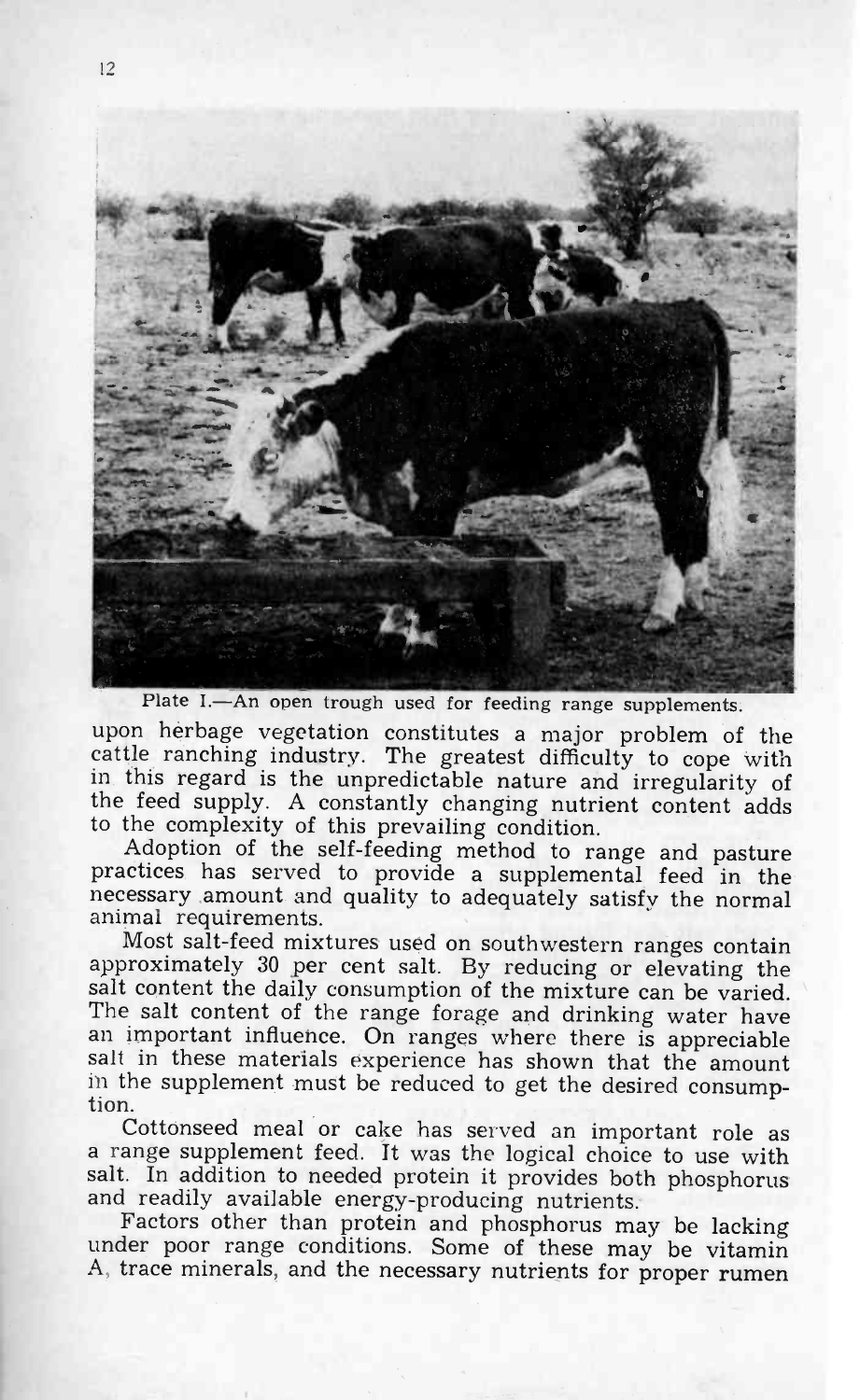

Plate H.-A covered type of self-feeder used for feeding range supplement.

fermentation. These deficiencies can be supplied by incorpor-<br>ating alfalfa meal, trace minerals, and grain or molasses in the salt -cottonseed meal mixture. Supplemental feed used should contain all the essential factors which are not supplied by the range forage available to the animals.

Covered self-feeder containers with trough attachment, portable, and of 100-1500-pound capacity are in rather common use. Plans for the self-feeder shown in the accompanying photograph can be obtained from your County Agricultural Agent or the Agricultural Extension Service, College of Agri-<br>culture, University of Arizona. Open troughs are less expensive though subject feed to spoilage and loss from blowing.

A committee on animal nutrition of the National Research Council makes this significant statement: "Data demonstrate that if a greater proportion of the concentrate feeds now avail-<br>able for beef cattle in the United States were used in the earlier<br>stages of production to alleviate qualitative and quantitative deficiencies of range pasure, and wintering rations, these feeds would be utilized more effectively, continuous growth and development would be promoted, and a significantly greater ton-<br>nage of better-quality beef would r

Arizona cattlemen by demonstrating the effective use of salt for making nutritionally balanced feeds readily available to range stock, have made it possible to promote the continuous growth of young stock and achieve a more efficient use of range feed.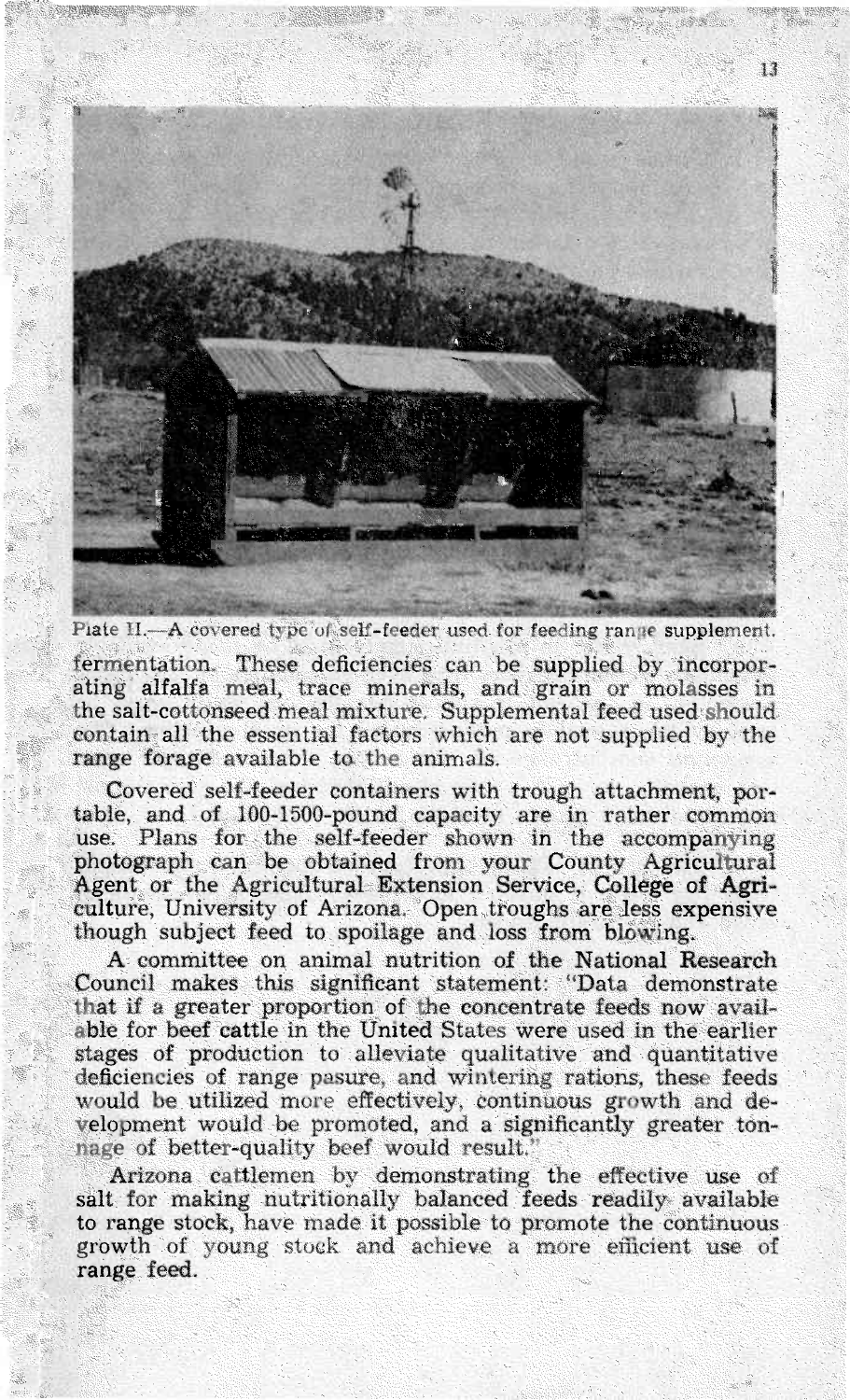#### **SUMMARY**

1. Cows, during pregnancy and subsequent lactation, are capable of ingesting excessive quantities of salt without apparent harmful effects. The salt is readily eliminated via the urine and, except for an immediate increase at the time of ingestion which soon returns to normal, does not alter the normal salt concentration of the blood.

2. Salt is readily absorbed through the rumen wall.

3. With adequate water intake, salt is rapidly and almost quantitatively absorbed into the blood stream. This rapid absorption causes an immediate increase in the salt concentration of the blood, followed very soon by an increased excretion in the urine. The blood concentration remains high until the salt has all been absorbed. The excretion rate remains high until after absorption is complete and the blood level has dropped to normal.

4. Stock water in plentiful supply must be made available to animals consuming more than average amounts of salt. Since absorption of the salt is almost quantitative, water must be used by the animal to produce urine for its elimination. The maximum concentration of salt in the urine is 2.3 per cent. Consequently, for each pound of salt absorbed, the animal must produce about 5 gallons of urine for its elimination.

5. The use of salt in high concentration in supplemental feeds has made it possible to self -feed these supplements to range and pasture livestock.